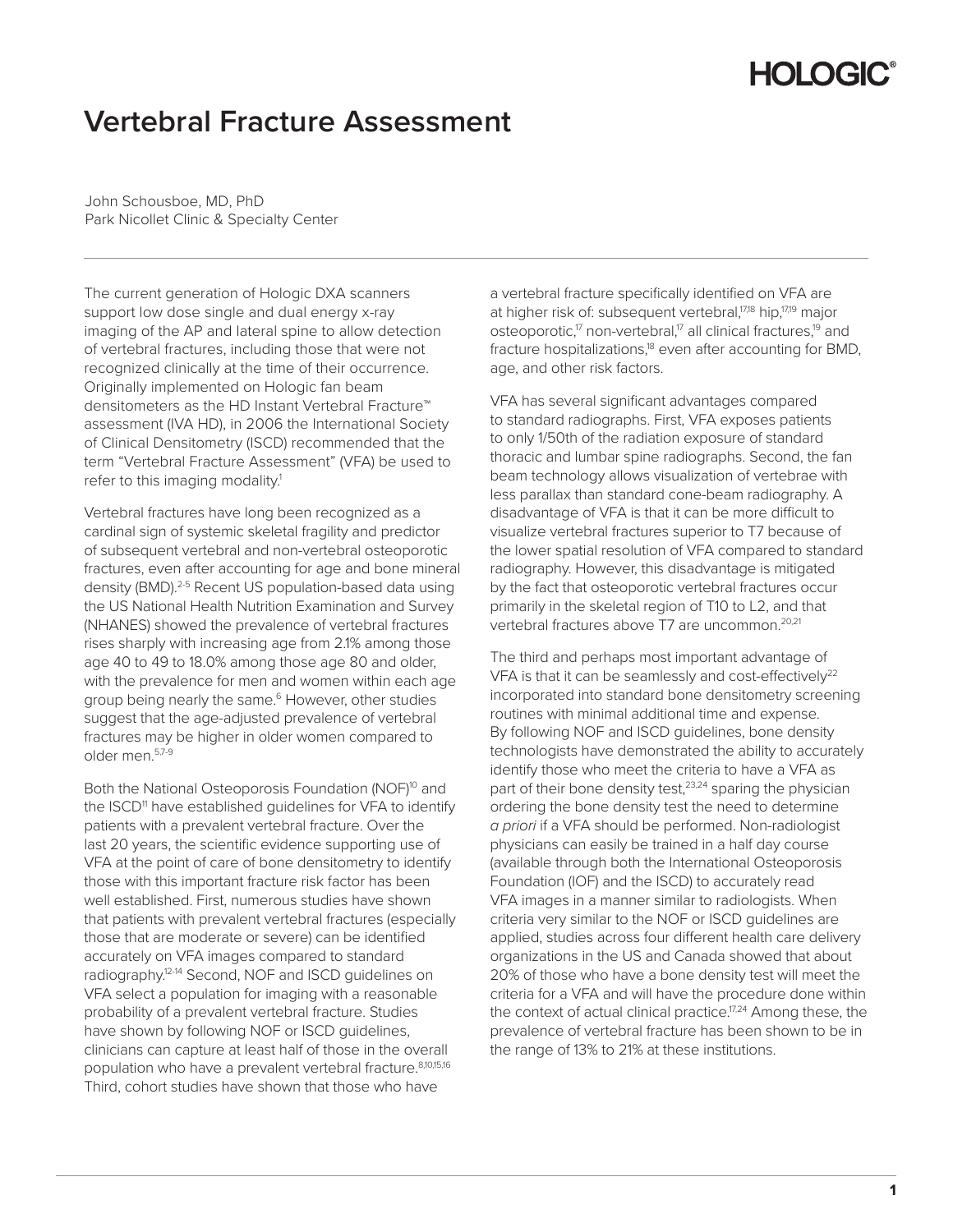In addition, identifying a prevalent vertebral fracture on VFA in clinical practice has been shown to increase appropriate prescription of fracture prevention medication by physicians and use of such medication by patients.<sup>23</sup> The influence of VFA on medication use behavior is particularly impactful among those who have BMD in the osteopenic range, or who have a FRAX® estimated risk of fracture (before vertebral fracture status is known) less than 20%.<sup>23</sup> Even among patients who have osteoporosis by BMD criteria, identification of prevalent vertebral fractures may increase patients' perceived need for fracture prevention medication.23 Hence, VFA can play a significant role in closing the osteoporosis treatment gap by identifying those at high risk of fracture and motivating patient compliance with medication.<sup>23</sup>

#### Use of VFA to identify abdominal aortic calcification

Abdominal aortic calcification (AAC) identified on lateral spine x-rays is an indicator of systemic atherosclerosis, and has been shown in the Framingham and Rotterdam studies to be associated with subsequent cardiovascular disease events such as: coronary heart disease,<sup>25</sup> myocardial infarction, $26$  stroke, $27,28$  congestive heart failure,<sup>29</sup> symptomatic peripheral vascular disease,<sup>28</sup> and cardiovascular disease mortality,<sup>25</sup> even after accounting for clinical cardiovascular disease risk factors and/or Framingham Heart Score. AAC can be accurately scored on the HD Instant Vertebral Fracture™ assessment from Hologic,30-34 and several studies have shown that AAC scored on these images also predict: incident myocardial infarction and/or stroke, 35,36 incident cardiovascular disease events,37,38 hospitalizations for cardiovascular disease,<sup>37</sup> and all-cause mortality.<sup>37</sup>

AAC has also been shown to be a risk factor in most<sup>39-43</sup> (but not all)44,45 studies for hip and non-spine fractures for the subsequent five years after its identification, even after accounting for other fracture risk factors such as age, BMD, and previous fractures. Further studies are planned to better define the association of AAC on VFA images and fracture outcomes.<sup>46</sup>

While routine use of VFA imaging for cardiovascular disease risk assessment cannot be recommended at this time, there is significant potential to identify individuals with asymptomatic atherosclerosis on the HD Instant Vertebral Fracture™ assessment whose high risk for incident cardiovascular disease might otherwise not be recognized.<sup>47</sup> Further studies are needed on the impact of a high level of AAC identified on the HD Instant Vertebral Fracture™ assessment. Such studies should assess how AAC may impact cardiovascular disease risk management by health care providers, their patients, and the subsequent impact on cardiovascular disease outcomes. However, today it is possible to opportunistically identify those with a high level of AAC on the HD Instant Vertebral Fracture™ assessment, thus indicating a higher risk of incident cardiovascular disease and hip fracture.

### **Summary**

VFA imaging at the time of a bone density test is a convenient and efficient way of identifying patients with one or more prevalent vertebral fractures. This aids in identifying those at high risk of subsequent fracture and for whom fracture prevention therapies are indicated. Interpreting these images for vertebral fracture is easy to learn through the Vertebral Fracture Recognition courses of the ISCD and IOF. The HD Instant Vertebral Fracture™ assessment can also be used to identify those with a high level of AAC who are at high risk for cardiovascular disease events.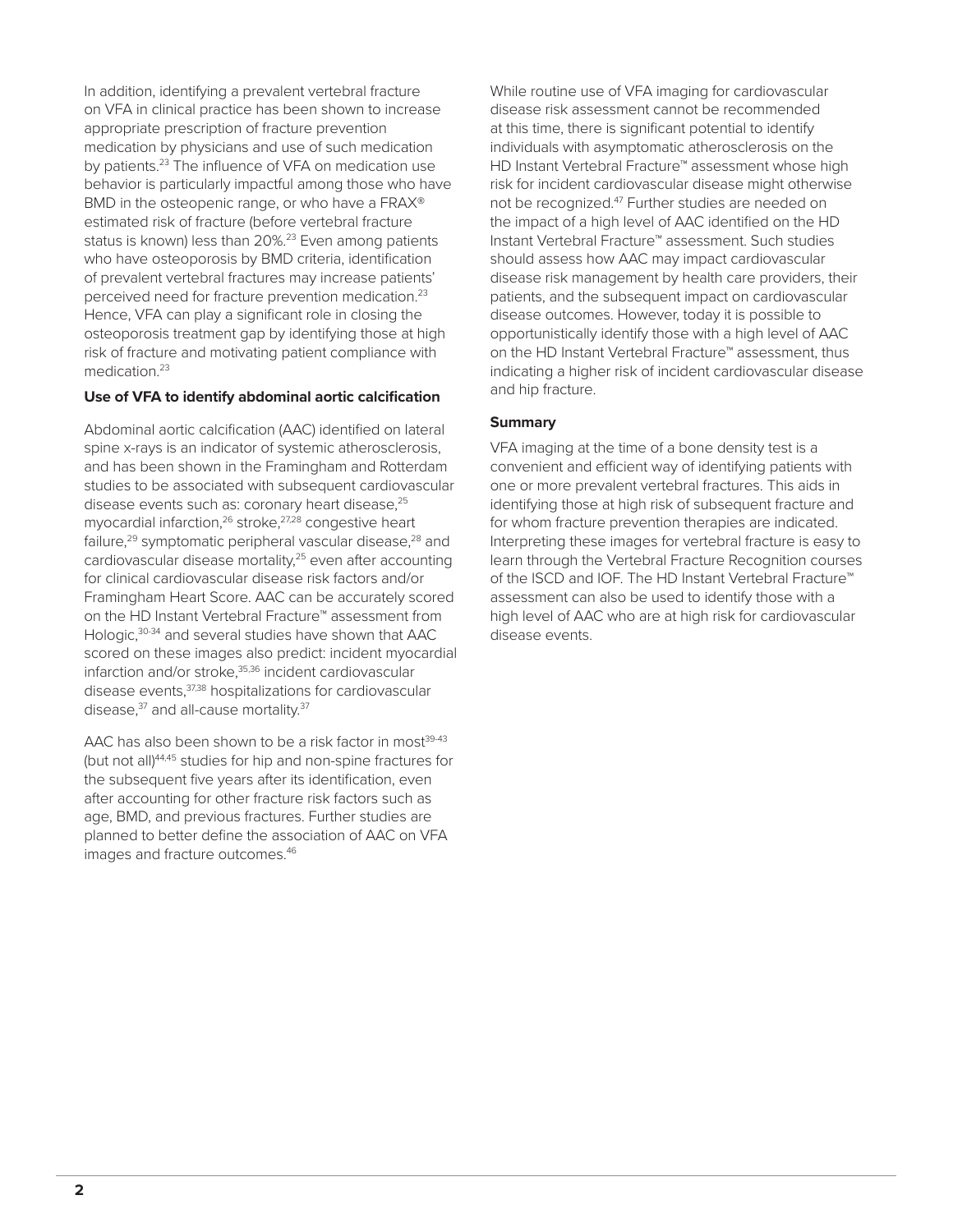#### **References**

- 1. Vokes T, Bachman D, Baim S, et al. Vertebral fracture assessment: the 2005 ISCD Official Positions. *Journal of clinical densitometry : the official journal of the International Society for Clinical Densitometry.* 2006;9(1):37-46.
- 2. Siris ES, Genant HK, Laster AJ, Chen P, Misurski DA, Krege JH. Enhanced prediction of fracture risk combining vertebral fracture status and BMD. *Osteoporos Int.* 2007;18(6):761-770.
- 3. van der Klift M, de Laet CE, McCloskey EV, et al. Risk factors for incident vertebral fractures in men and women: the Rotterdam Study. *J Bone Miner*  Res. 2004;19(7):1172-1180.
- 4. Melton LJ, 3rd, Atkinson EJ, Cooper C, O'Fallon WM, Riggs BL. Vertebral fractures predict subsequent fractures. *Osteoporos Int.* 1999;10(3):214-221.
- 5. Black DM, Arden NK, Palermo L, Pearson J, Cummings SR. Prevalent vertebral deformities predict hip fractures and new vertebral deformities but not wrist fractures. Study of Osteoporotic Fractures Research Group. *J Bone Miner Res.* 1999;14(5):821-828.
- 6. Cosman F, Krege JH, Looker AC, et al. Spine fracture prevalence in a nationally representative sample of US women and men aged >/=40 years: results from the National Health and Nutrition Examination Survey (NHANES) 2013-2014. *Osteoporos Int.* 2017;28(6):1857-1866.
- 7. Kwok AW, Gong JS, Wang YX, et al. Prevalence and risk factors of radiographic vertebral fractures in elderly Chinese men and women: results of Mr. OS (Hong Kong) and Ms. OS (Hong Kong) studies. *Osteoporos Int.* 2013;24(3):877-885.
- 8. Schousboe JT, Rosen HR, Vokes TJ, et al. Prediction models of prevalent radiographic vertebral fractures among older men. *J Clin Densitom*. 2014;17(4):449-457.
- 9. Johansson H, Siggeirsdottir K, Harvey NC, et al. Imminent risk of fracture after fracture. *Osteoporos Int.* 2017;28(3):775-780.
- 10. Cosman F, de Beur SJ, LeBoff MS, et al. Clinician's Guide to Prevention and Treatment of Osteoporosis. *Osteoporos Int.* 2014;25(10):2359-2381.
- 11. Rosen HN, Vokes TJ, Malabanan AO, et al. The Official Positions of the International Society for Clinical Densitometry: vertebral fracture assessment. Journal of clinical densitometry: the official journal of the International Society for Clinical Densitometry. 2013;16(4):482-488.
- 12. Malgo F, Hamdy NAT, Ticheler C, et al. Value and potential limitations of vertebral fracture assessment (VFA) compared to conventional spine radiography: experience from a fracture liaison service (FLS) and a meta-analysis. *Osteoporos Int.* 2017;28(10):2955-2965.
- 13. Fuerst T, Wu C, Genant HK, et al. Evaluation of vertebral fracture assessment by dual X-ray absorptiometry in a multicenter setting. *Osteoporos Int.* 2009;20(7):1199-1205.
- 14. Schousboe JT, Debold CR. Reliability and accuracy of vertebral fracture assessment with densitometry compared to radiography in clinical practice. *Osteoporosis international : a journal established as result of cooperation between the European Foundation for Osteoporosis and the National Osteoporosis Foundation of the USA.* 2006;17(2):281-289.
- 15. Schousboe JT, Rosen HR, Vokes TJ, et al. Prediction Models of Prevalent Radiographic Vertebral Fractures Among Older Women. *J Clin Densitom.* 2014;17(3):378-385.
- 16. Chou SH, Vokes TJ, Ma SL, Costello M, Rosen HR, Schousboe JT. Simplified Criteria for Selecting Patients for Vertebral Fracture Assessment. *J Clin Densitom.* 2014;17(3):386-391.
- 17. Schousboe JT, Lix LM, Morin SN, et al. Prevalent vertebral fracture on bone density lateral spine (VFA) images in routine clinical practice predict incident fractures. *Bone.* 2019;121:72-79.
- 18. Prince RL, Lewis JR, Lim WH, et al. Adding Lateral Spine Imaging for Vertebral Fractures to Densitometric Screening: Improving Ascertainment of Patients at High Risk of Incident Osteoporotic Fractures. *Journal of bone and mineral research : the official journal of the American Society for Bone and Mineral Research.* 2019;34(2):282-289.
- 19. McCloskey EV, Vasireddy S, Threlkeld J, et al. Vertebral fracture assessment (VFA) with a densitometer predicts future fractures in elderly women unselected for osteoporosis. *J Bone Miner Res.* 2008;23(10):1561-1568.
- 20. Lentle BC, Berger C, Probyn L, et al. Comparative Analysis of the Radiology of Osteoporotic Vertebral Fractures in Women and Men: Cross-Sectional and Longitudinal Observations from the Canadian Multicentre Osteoporosis Study (CaMos). *J Bone Miner Res.* 2018;33(4):569-579.
- 21. Ferrar L, Roux C, Felsenberg D, Gluer CC, Eastell R. Association between incident and baseline vertebral fractures in European women: vertebral fracture assessment in the Osteoporosis and Ultrasound Study (OPUS). *Osteoporos Int.* 2012;23(1):59-65.
- 22. Schousboe JT, Ensrud KE, Nyman JA, Kane RL, Melton LJ, 3rd. Cost-effectiveness of vertebral fracture assessment to detect prevalent vertebral deformity and select postmenopausal women with a femoral neck T-score>-2.5 for alendronate therapy: a modeling study. *Journal of clinical densitometry : the official journal of the International Society for Clinical Densitometry.* 2006;9(2):133-143.
- 23. Schousboe JT, Lix LM, Morin SN, et al. Vertebral Fracture Assessment Increases Use of Pharmacologic Therapy for Fracture Prevention in Clinical Practice. *Journal of bone and mineral research : the official journal of the American Society for Bone and Mineral Research.*  2019;34(12):2205-2212.
- 24. Schousboe J, McKiernan F, Fuehrer J, Binkley N. Use of a performance algorithm improves utilization of vertebral fracture assessment in clinical practice. *Osteoporosis international : a journal established as result of cooperation between the European Foundation for Osteoporosis and the National Osteoporosis Foundation of the USA.* 2014;25(3):965-972.
- 25. Wilson PW, Kauppila LI, O'Donnell CJ, et al. Abdominal aortic calcific deposits are an important predictor of vascular morbidity and mortality. *Circulation.* 2001;103(11):1529-1534.
- 26. van der Meer IM, Bots ML, Hofman A, del Sol AI, van der Kuip DA, Witteman JC. Predictive value of noninvasive measures of atherosclerosis for incident myocardial infarction: the Rotterdam Study. *Circulation.* 2004;109(9):1089-1094.
- 27. Hollander M, Hak AE, Koudstaal PJ, et al. Comparison between measures of atherosclerosis and risk of stroke: the Rotterdam Study. *Stroke.* 2003;34(10):2367-2372.
- 28. Levitzky YS, Cupples LA, Murabito JM, et al. Prediction of intermittent claudication, ischemic stroke, and other cardiovascular disease by detection of abdominal aortic calcific deposits by plain lumbar radiographs. *Am J Cardiol.* 2008;101(3):326-331.
- 29. Walsh CR, Cupples LA, Levy D, et al. Abdominal aortic calcific deposits are associated with increased risk for congestive heart failure: the Framingham Heart Study. *Am Heart J.* 2002;144(4):733-739.